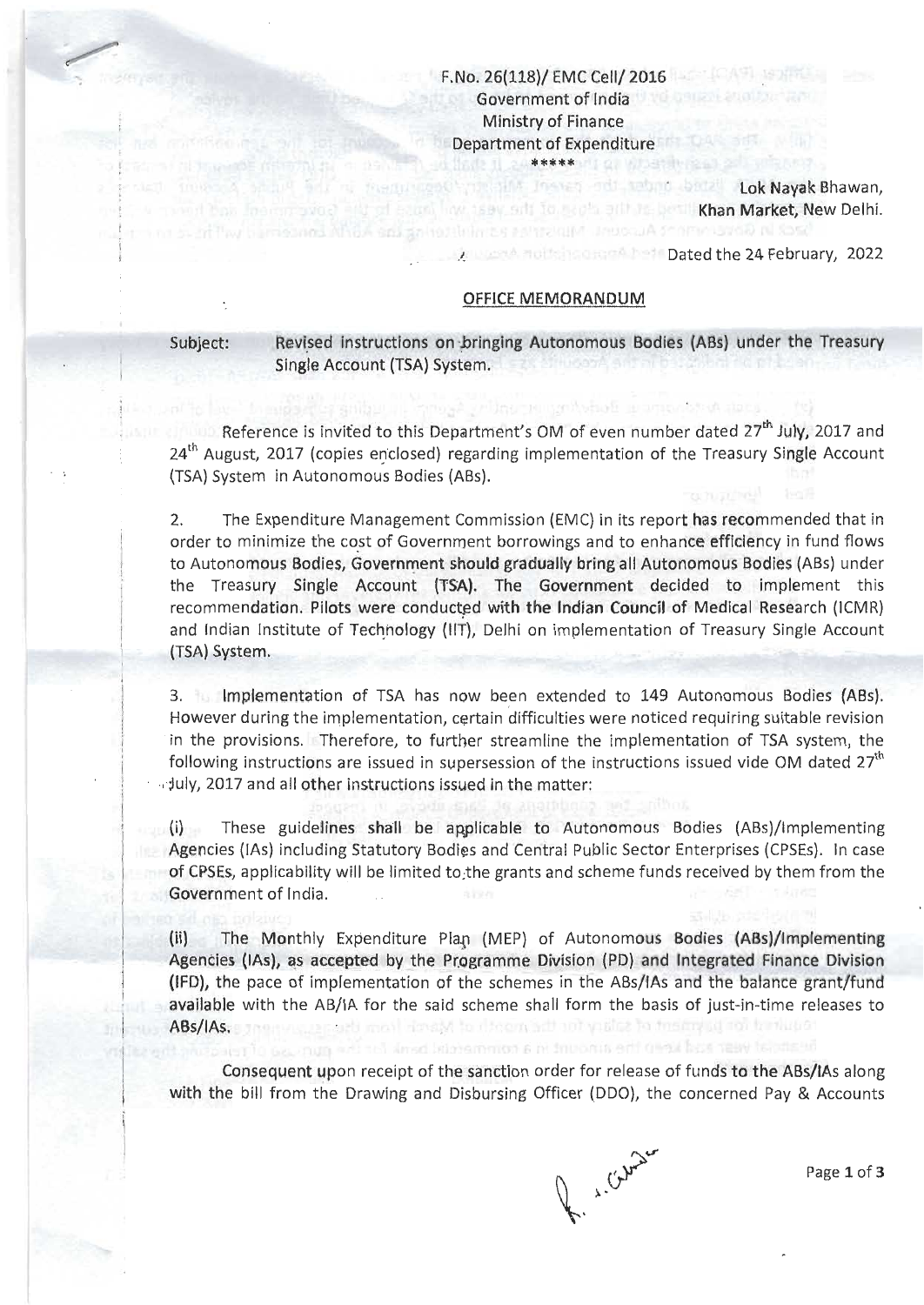Officer (PAO) shall advise RBI, after exercising all necessary checks, to honour the payment instructions issued by the concerned AB/IA up to the "Assigned Limit" in the advice.

(iii) The PAO'shall debit the concerned head of account for the appropriation but not transfer the cash directly to the ABs/lAs. lt shall be retained in an interim account in respect of the AB/IA listed under the parent MinistrylDepartment in the Public Account. Balances remaining unutilized at the close of the year will lapse to the Government and hence written back in Government Account. Ministries administering the AB/IA concerned will have to explain the saving in the related Appropriation Accounts.

(iv) The total releases made in a year to ABs/lAs through TSA and its utilization may be reflected under the Major Head "8454 - Funds for ABs under TSA" in the Financial Statements of the Government Account. The amount not utilized in any year and written back to CFI may need to be indicated in the Accounts as a Footnote.

(v) Each Autonomous Body/lmplementing Agency including subsequent {evel of institutions shall open bank accounts with Reserve Bank of lndia in e-Kuber. Separate accounts shall be opened for receiving Grants in Aid/Funds from each Pay & Accounts Office of Government of lndia by each Autonomous Body/lmplementing Agency and subsequent level of Autonomous Bodies/institutions.

(vi) The relevant bank details of aH accounts held by the AB/IA as well as of payees of ABs/IAs shall be registered on PFMS after due diligence by administrative Ministry/Department.

(vii) Autonomous Bodies/lmplementing Agencies including subsequent level of lnstitutions shall not open/operate/park funds in any other account for any operation pertaining to funds received from Government of lndia.

(viii) All expenditure from the Grants-in-Aid/Funds received from Government of lndia by the Autonomous Body/lmplementing Agency will be made through these designated accounts only. This system will be digital and fully online on PFMS with no physical flow of assignments to RBI or expenditure by AB/IA of cash on assignment basis.

(ix) Notwithstanding the conditions at Para above, in respect of some transactions like payment of TDS, Income Tax and GST, Opening of Letter of Credit in favour of foreign suppliers, scholarships to foreign students not having account in India and court attachment from salaries of employees etc., ABs/lAs may utilize the services of their existing account at commercial banks. They may transfer funds to the extent required for meeting such transactions for immediate utilization/remittance. No money transferred under this provision can be parked in a Commercial Bank for more than seven days. However, such transfers will be subject to approval by the concerned Financial Advisor on case to case basis.

(x) ln addition to the above provision, ABs/IAs may draw the cash/transfer the funds required for payment of salary for the month of March from the assignment amount of current financial year and keep the amount in a commercial bank for the purpose of releasing the salary for the month of March to the employees in the month of April.

 $\int_{\mathbb{R}^{n}}x\cdot\Omega_{\mathcal{W}}$ 

Page 2 of 3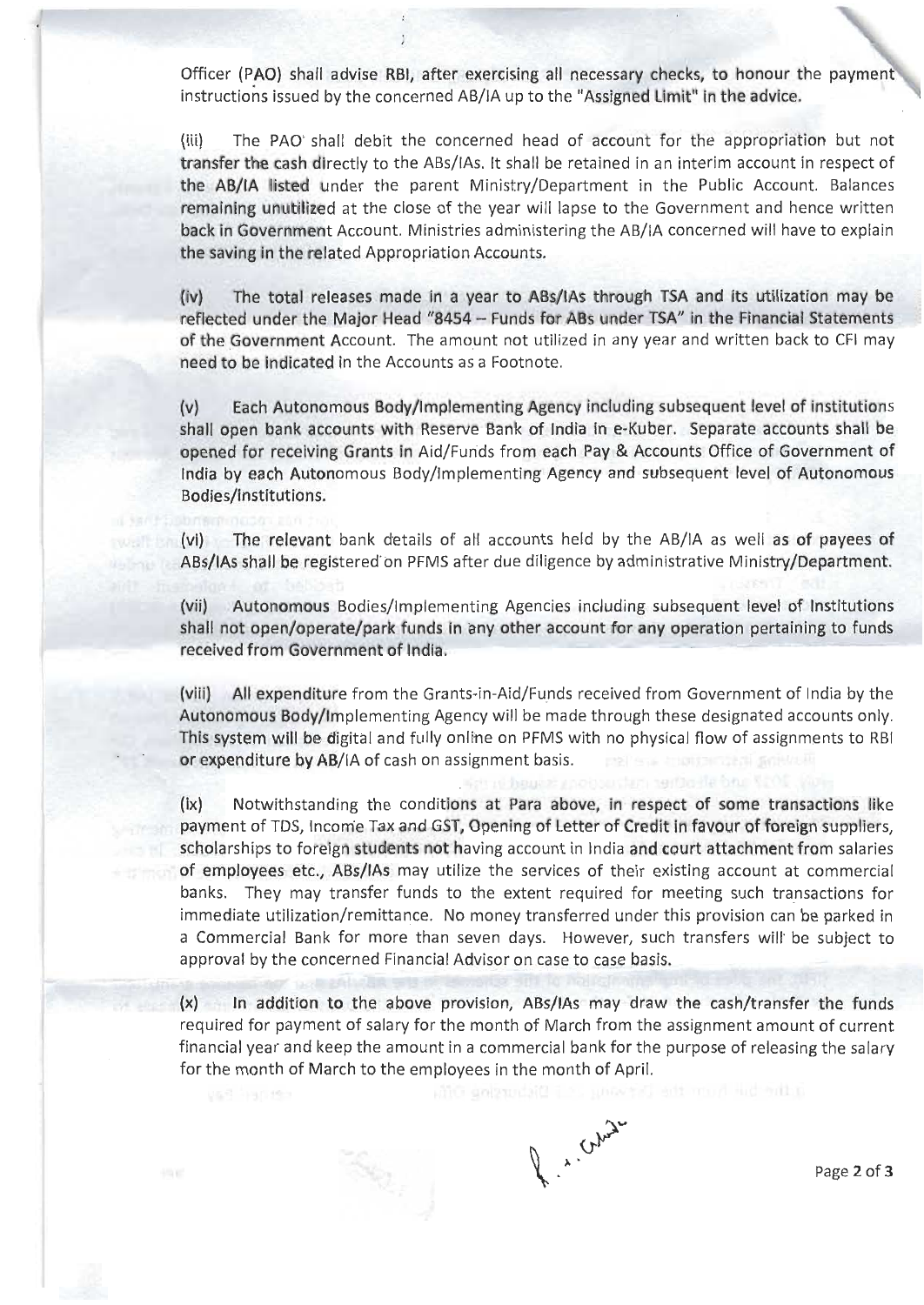(xi) The RBI will function as primary banker to the Ministries/Departments in this regard without involvement of an agency bank. These accounts will be assignment accounts. A limit up to which expenditure can be incurred by an AB/lA, shall be assigned to these accounts by the pAo concerned through pFMS based on the expenditure sanction issued by the pD and the bill preferred by the DDO. The e-Kuber bank account details of the AB/IA shall be incorporated in the sanction order. The limit shall be a dynamic limit. Sanction orders, a summary of all such assignments and the balance limit available can be viewed on PFMS by all stakeholders.

(xii) The electronic file containing a unique sanction ID and necessary details of the sanction order will seamlessly travel from PAO to RBI and concerned ABs/IAs. RBI will maintain individual ledgers in respect of each accounts of the AB/IA for watching the availability of assignments.

(xiii) ABs/lAs shall adhere to all due processes while incurring expenditure from the funds sanctioned through PFMS. ABs/IAs shall also ensure that sufficient limit is available in the relevant account before the issue of the instrument. Unutilized assignment will lapse to the Government at the close of the Financial Year and will not be available to the ABs/lAs for expenditure in the next financial year.

(xiv) TSA system does not affect the procedures and processes of the ABs/IAs/CPSEs, but provides only a payment platform facilitating Just-in-Time releases by the Government.

4. The Financial Advisor of the Ministry, administrative head and financial head of an AB/IA would be jointly and severally responsible for strict compliance with these guidelines'

 $\delta$  $\left( \cdot \right.$  , chose

(R.D. Talukdar) Deputy Secretary to the Government of lndia

To

- L. Secretaries of all Ministries/Deparlments of Government of tndia
- 2. Controller General of Accounts, Department of Expenditure
- 3. Deputy Governor, RBI
- 4. Member (Finance), Railways
- 5. Controller General of Defence Accounts
- 6. Financial Advisers of all Ministries/Departments of Government of India
- 7. All Pr. CCAs/CCAs/CAs (independent charge) of all Ministries/Departments of Government of lndia.
- 8. Principal Chief General Manager, DGBA, Central Office, RBI, Mumbai
- 9. Chief General Manager, CAS, Nagpur, RBI

Copy for information to:

- l. Finance Secretary & Secretary (Expenditure)
- 2. Secretary, Department of Economic Affairs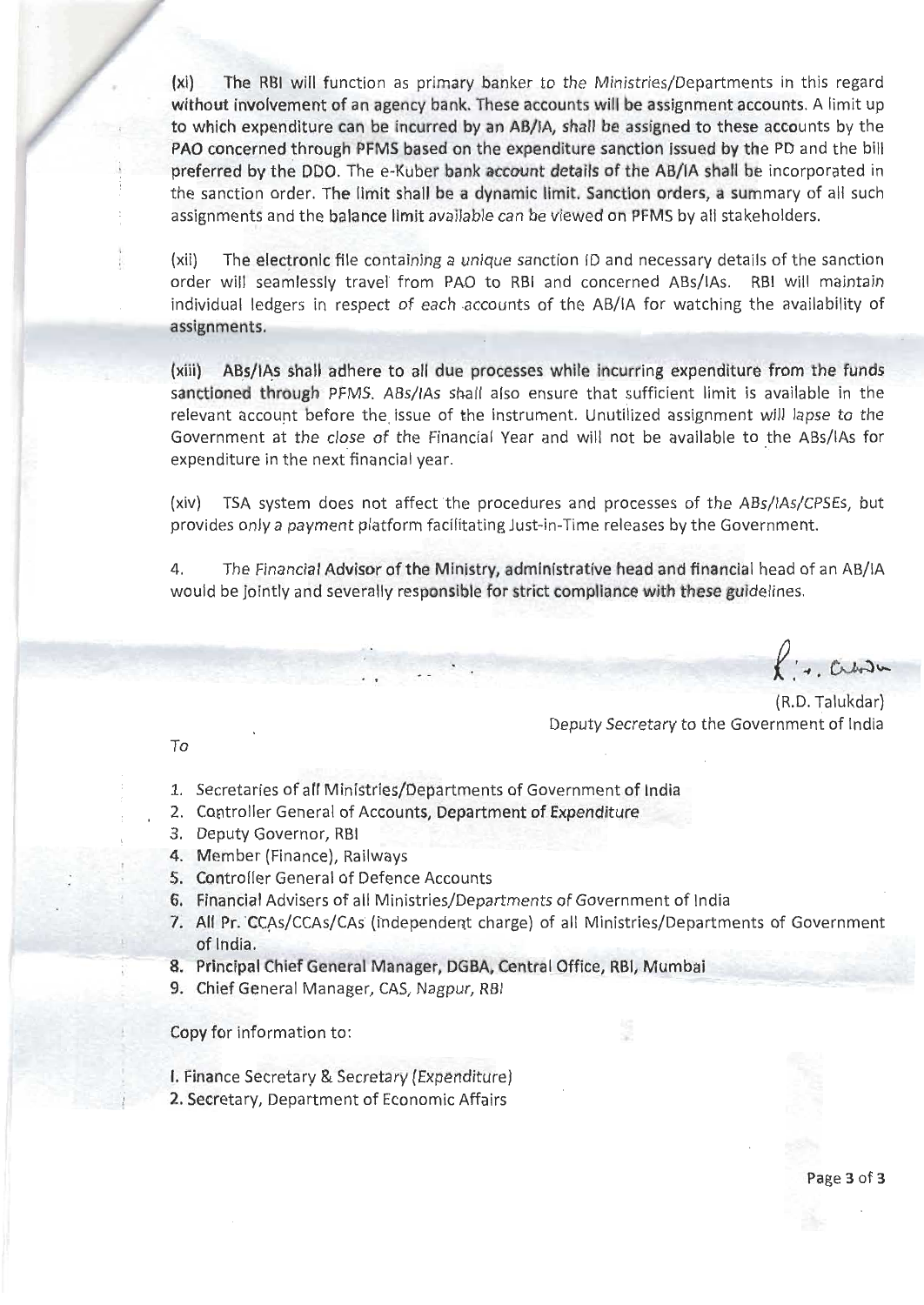### F.No. 26(118)/ EMC Cell/2016 Government of India Ministry of Finance Department of Expenditure

North Block, New Delhi<br>Dated the 27<sup>th</sup> July, 2017

#### OFFICE MEMORANDUM

#### Subject: Guidelines for implementing Government's decision on bringing Autonomous. Bodies (ABs) under Treasury Single Accounts (TSA) System.

The Expenditure Management Commission (EMC) vide Para 125 of its September. 2015 report has recommended that in order to minimize the cost of Government borrowings and to enhance efficiency in fund flows to Autonomous Bodies, Government should gradually bring all Autonomous Bodies (ABs) under the Treasury Single Account (TSA) **System** 

The Government has decided to implement this recommendation in the following  $2.$ manner in consultation with Budget Division, Department of Economic Affairs and the Reserve Bank of India.

The Monthly Expenditure Plan (MEP) of an AB, as accepted by the Programme  $(i)$ Division (PD) and IFD, the pace of implementation of the schemes in the AB and the balance grant available with the AB for the said scheme shall form the basis of just-in-time releases to ABs. Consequent upon receipt of the sanction order for release of funds to the AB along with the bill from the Drawing and Disbursing Officer (DDO), the concerned Pay & Accounts Officer (PAO) shall advise RBI, after exercising all necessary checks, to honour the payment instructions issued by the concerned AB up to the "Assigned I imit" in the advice.

 $(ii)$ The PAO shall debit the concerned head of account for the appropriation but not transfer the cash directly to the AB. It shall be retained in an interim account in respect of the AB listed under the parent Ministry/Department in the Public Account. Balances remaining unutilized at the close of the year will lapse to the Government and hence written back in Government Account. Ministries administering the AB concerned will have to explain the saving in the related Appropriation Accounts.

 $(iii)$ Each Autonomous Body including subsequent level of institutions shall open bank accounts with Reserve Bank of India in e-Kuber; separate accounts shall be opened for receiving different categories of Grants-in-aid viz. Grants in Aid (General), Grants for creation of Capital Assets and Grants in Aids (Salaries). The relevant bank details of all accounts held by the AB as well as of payees of ABs shall be registered on PFMS after due diligence by administrative Ministry/Department. Autonomous bodies including subsequent level of Institutions shall not open / operate/park funds in any other account for any operation pertaining to funds received from Government of India. All expenditure from the Grants-in-Aids/ assistance received from Government of India by the Autonomous Body will be made through these three accounts only. This system will be digital and fully online on PFMS with no physical flow of assignments to RBI or expenditure by AB of cash on assignment basis.

The RBI will function as primary banker to the Ministries/Departments in this regard  $(iv)$ without involvement of an agency bank. These accounts will be assignment accounts. A limit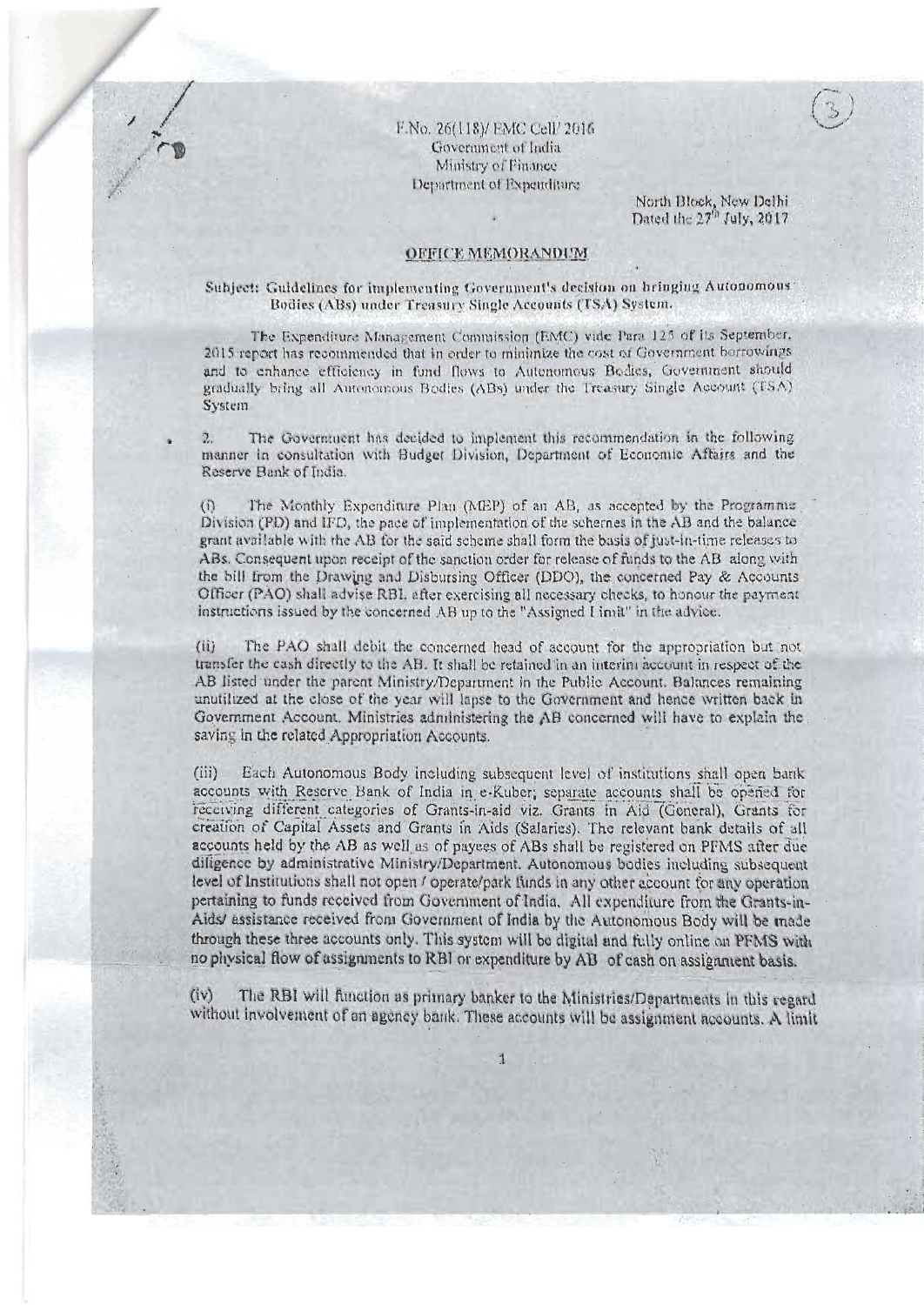up to which expenditure can be incurred by an AB, shall be assigned to these accounts by the PAO concerned through PFMS based on the expenditure sanction issued by the PD and the bill preferred by the DDO. The e-Kuber bank account details of the AB shall be incorporated in the sanction order. The limit shall be a dynamic limit. Sanction orders, a summary of all such assignments and the balance limit available can be viewed on PFMS by all stakeholders.

The electronic file containing a unique sanotion ID and necessary details of the  $(\mathbf{v})$ sanction order will seamlessly travel from PAO to RBI and concerned ABs. RBI will maintain individual ledgers in respect of the three accounts of the ABs for watching the availability of assignment. Controls of dynamic limit shall be at the Standard Object Head level.

 $(v_i)$ ABs shall adhere to all due processes while incurring expenditure from the funds sanctioned through PFMS. ABs shall also ensure that sufficient limit is available in the relevant account before the issue of the instrument. Unutilized assignment will lapse to the Government at the close of the Financial Year and will not be available to the ABs for expenditure in the next financial year.

 $\overline{3}$ . The administrative head and financial head of an AB would be jointly and severally responsible for strict compliance with these guidelines.

simatica

(Annie G Mathew) Joint Secretary to the Government of India Tele: 23093283

To

- 1. Secretaries of all Ministries/Departments of Government of India
- 2. Controller General of Accounts, Department of Expenditure
- 3. Deputy Governor, RBI
- Financial Commissioner, Railways
- 33. Controller General of Defence Accounts - $\rightarrow$ 
	- 6. Financial Advisers of all Ministries/Departments of Government of India
	- 7. All Pr. CCAs/CCAs/CAs (independent charge) of all Ministries/Departments of Government of India
	- 8. Principal Chief General Manager, DGBA, Central Office, RBI, Mumbai
	- 9. Chief General Manager, CAS, Nagpur, RBL

Copy for information to:

- 1. Finance Secretary & Secretary (Expenditure).
- 2. Secretary, Department of Economic Affairs